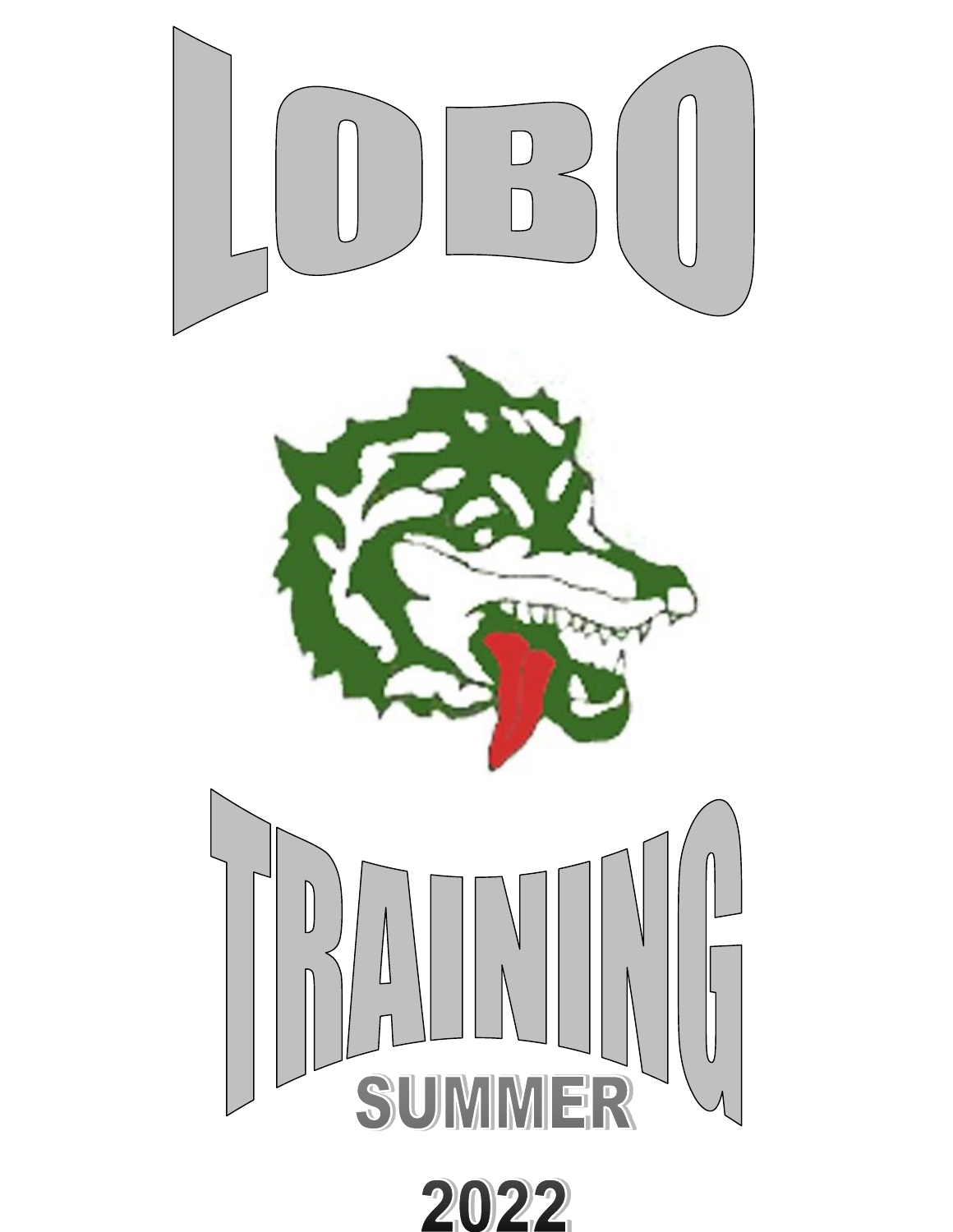|                       | 목<br><b>SUMMER TRAINING SCHED</b><br>2022 | Saturday  |                                                                               |                                                                                                  |                                                                                                          | - 7                                                                                         |                                                                                              |   |
|-----------------------|-------------------------------------------|-----------|-------------------------------------------------------------------------------|--------------------------------------------------------------------------------------------------|----------------------------------------------------------------------------------------------------------|---------------------------------------------------------------------------------------------|----------------------------------------------------------------------------------------------|---|
| <b>LOBO ATHLETICS</b> |                                           | Friday    | ఇ                                                                             | $\overline{10}$                                                                                  | 17                                                                                                       | $\mathcal{Z}$                                                                               | 5                                                                                            | 8 |
|                       |                                           | Thursday  | 8<br>8:00 - MALE (HS ONLY)<br>10:00 - FEMALE (HS<br>WORK OUT #2               | 8<br>8:00 - MALE (HS ONLY)<br>10:00 - FEMALE (HS<br>WORK OUT #5<br><b>ONLYD</b><br><b>ONLY)</b>  | 10:00 - FEMALE (HS&MS)<br>$\overline{5}$<br>8:00 - MALE (HS&MS)<br>WORK OUT #8                           | 10:00 - FEMALE (HS&MS)<br>23<br>8:00 - MALE (HS&MS)<br>WORK OUT #11                         | 10:00 - FEMALE (HS&MS)<br>$30\,$<br>8:00 - MALE (HS&MS)<br>WORK OUT #14                      | S |
|                       | <b><i>SUNDAY</i></b>                      | Wednesday | ៑                                                                             | ိ                                                                                                | 21                                                                                                       | 22                                                                                          | 29                                                                                           | S |
|                       | <b>HNIL</b>                               | Tuesday   | 8:00 - MALE (HS ONLY)<br>$\overline{31}$<br>10:00 - FEMALE (HS<br>WORK OUT #1 | 20<br>8:00 - MALE (HS ONLY)<br>10:00 - FEMALE (HS<br>WORK OUT #4<br><b>ONLY)</b><br><b>ONLY)</b> | $\overline{4}$<br>8:00 - MALE (HS&MS)<br>WORK OUT #7                                                     | 21<br>8:00 - MALE (HS&MS)<br>WORK OUT #10                                                   | 28<br>8:00 - MALE (HS&MS)<br>WORK OUT #13                                                    | S |
|                       |                                           | Monday    | $\approx$<br><b>MEMORIAL</b><br><b>DAY</b>                                    | 8<br>8:00 - MALE (HS ONLY)<br>10:00 - FEMALE (HS<br>WORK OUT #3<br><b>ONLY)</b>                  | 10:00 - FEMALE (HS&MS)   10:00 - FEMALE (HS&MS)<br>$\overline{13}$<br>8:00 - MALE (HS&MS)<br>WORK OUT #6 | 10:00 - FEMALE (HS&MS)   10:00 - FEMALE (HS&MS)<br>20<br>8:00 - MALE (HS&MS)<br>WORK OUT #9 | 10:00 - FEMALE (HS&MS)   10:00 - FEMALE (HS&MS)<br>27<br>8:00 - MALE (HS&MS)<br>WORK OUT #12 | ð |
|                       | 2022                                      | Sunday    | 29                                                                            | S                                                                                                | $\mathbf{Z}$                                                                                             | $\overline{5}$                                                                              | 26                                                                                           | S |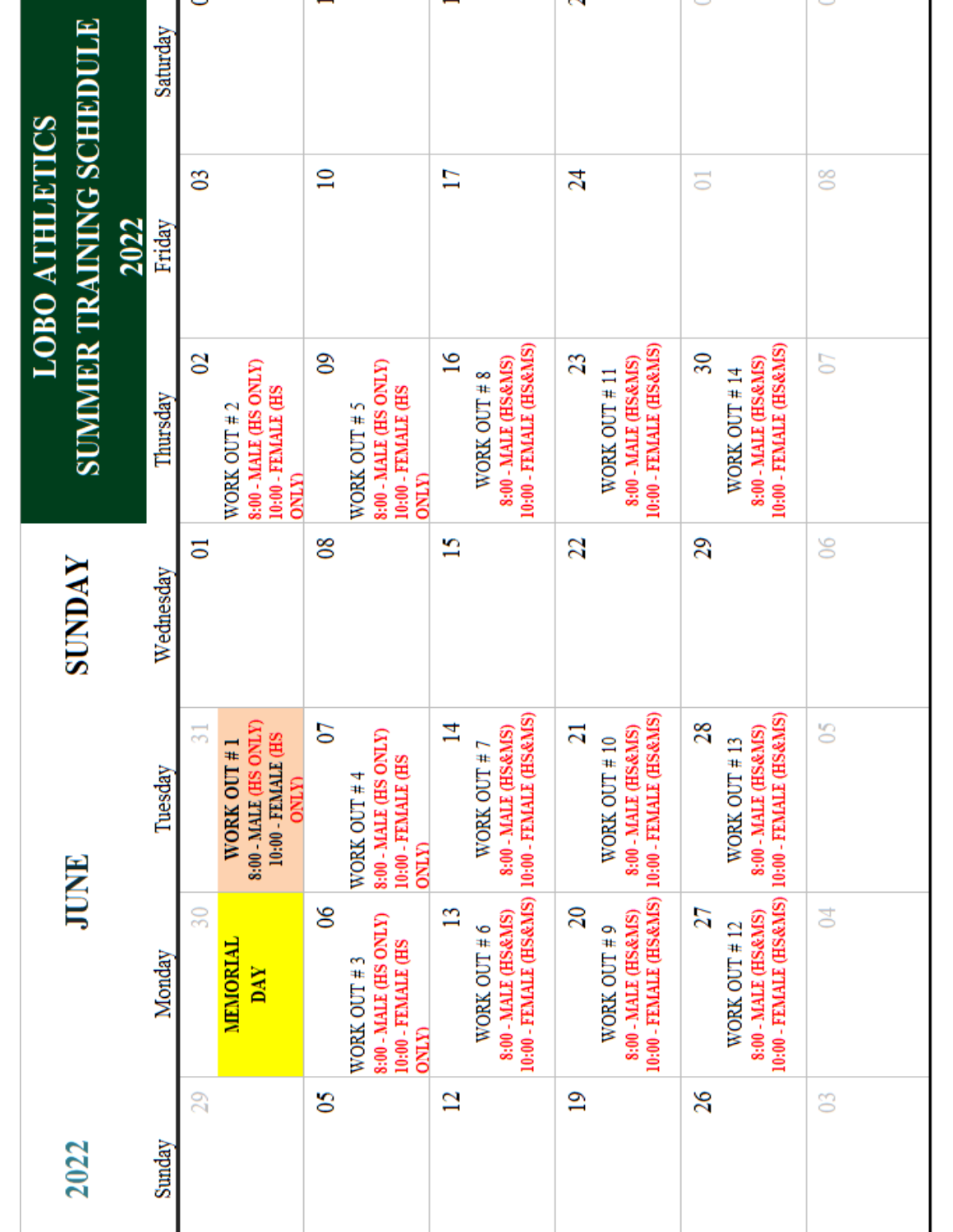|                                                          | Saturday       | 0         | 0                                                                   | $\overline{\phantom{0}}$                                                                    | $\sim$                                                                         | S                                                                   |                    |
|----------------------------------------------------------|----------------|-----------|---------------------------------------------------------------------|---------------------------------------------------------------------------------------------|--------------------------------------------------------------------------------|---------------------------------------------------------------------|--------------------|
| <b>SUMMER TRAINING SCHEDULE</b><br><b>LOBO ATHLETICS</b> | 2022<br>Friday | ដ         | 10:00 - FEMALE (HS&MS)<br>80<br>8:00 - MALE (HS&MS)<br>WORK OUT #16 | $\overline{5}$                                                                              | 10:00 - FEMALE (HS&MS)<br>22<br>8:00 - MALE (HS&MS)<br>WORK OUT # 21           | 29                                                                  | S                  |
|                                                          | Thursday       | $\approx$ | 20                                                                  | 10:00 - FEMALE (HS&MS)<br>$\overline{4}$<br>8:00 - MALE (HS&MS)<br>WORK OUT #19             | 21                                                                             | 28<br>8:00 WORK OUT # 24<br>PARENT MEETING -<br>GPM LOBO FB         | $\overline{5}$     |
| <b>SUNDAY</b>                                            | Wednesday      | 29        | 10:00 - FEMALE (HS&MS)<br>ತಿ<br>8:00 - MALE (HS&MS)<br>WORK OUT #15 | $\mathbf{13}$                                                                               | 10:00 - FEMALE (HS&MS)<br>20<br>8:00 - MALE (HS&MS)<br>WORK OUT # 20           | 27<br>CAMP GRADES 1-9<br><b>LOBO FOOTBALL</b>                       | S                  |
|                                                          | Tuesday        | 28        | S<br>CLOSED                                                         | $\overline{2}$<br>8:00 - MALE (HS&MS)<br>WORK OUT #18                                       | $\overline{0}$<br>CLOSED                                                       | 26<br>8:00 WORK OUT # 23<br>CAMP GRADES 1-9<br><b>LOBO FOOTBALL</b> | S                  |
| <b>XTINT</b>                                             | Monday         | 27        | ड<br>CLOSED                                                         | 10:00 - FEMALE (HS&MS)   10:00 - FEMALE (HS&MS)<br>Ξ<br>8:00 - MALE (HS&MS)<br>WORK OUT #17 | ISCA CONVENTION THSCA CONVENTION THSCA CONVENTION<br>$\overline{18}$<br>CLOSED | 25<br>8:00 WORK OUT # 22<br>CAMP GRADES 1-9<br>LOBO FOOTBALL        | $\overline{\circ}$ |
| 2022                                                     | Sunday         | 26        | 8                                                                   | $\overline{10}$                                                                             | 17<br><b>CLOSED</b>                                                            | $\overline{\mathcal{U}}$                                            | $\overline{31}$    |